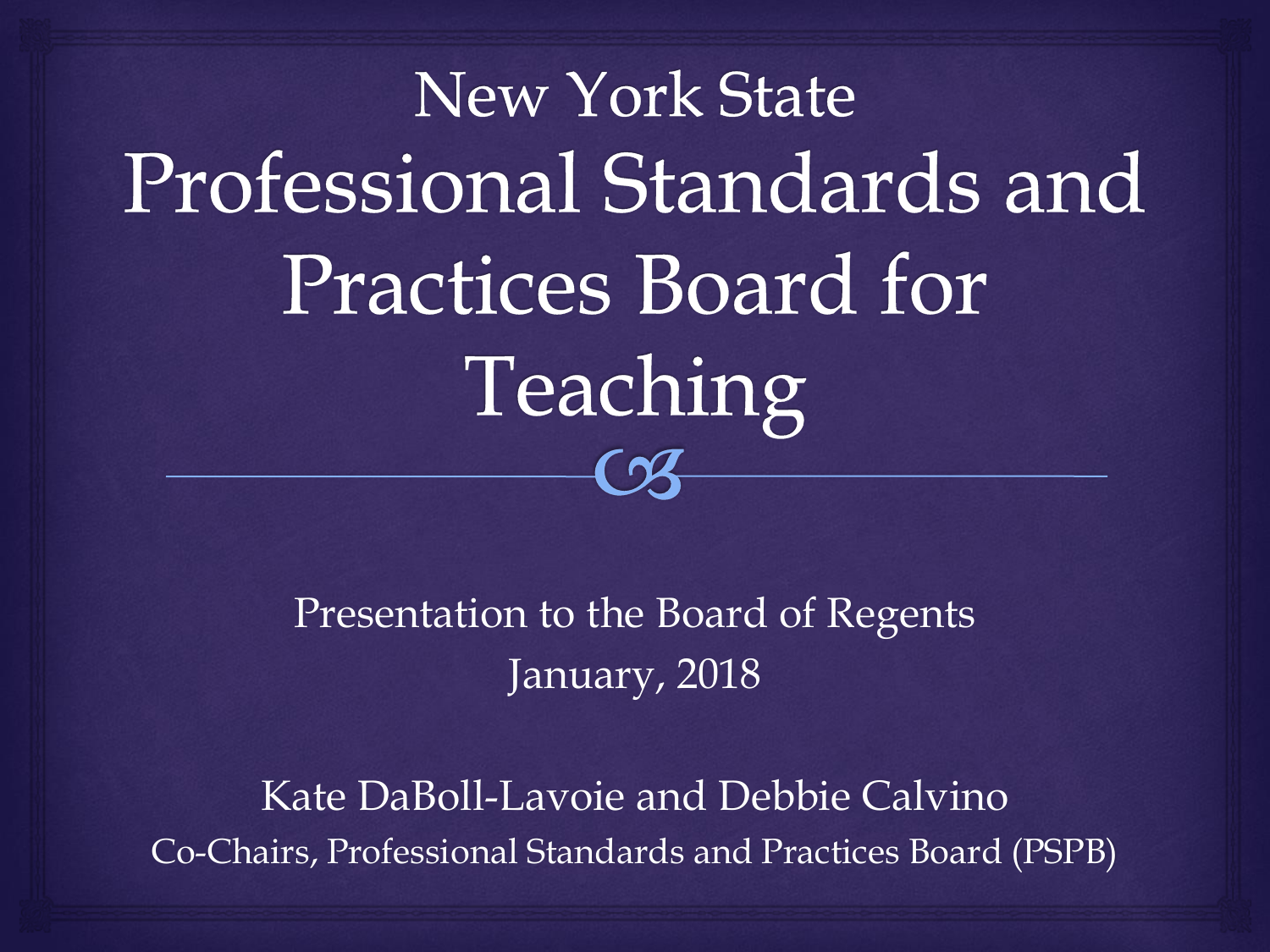### Mission

 $C<sub>3</sub>$ 

"To advance and support quality teaching and student learning in New York State through initiating, influencing, and evaluating policy and best practice in the teaching profession."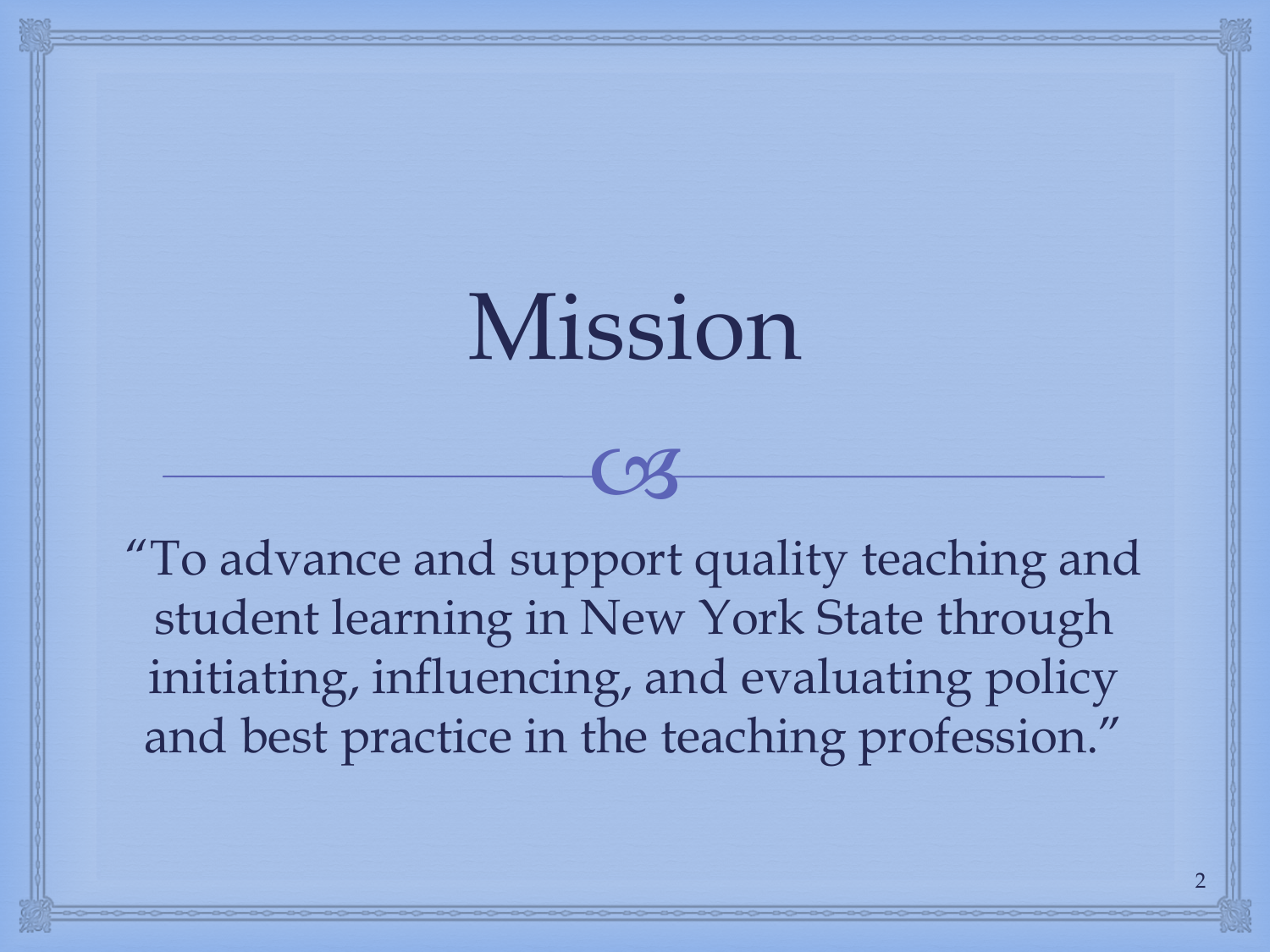## Membership



### **Diverse Stakeholders**



**Higher** Education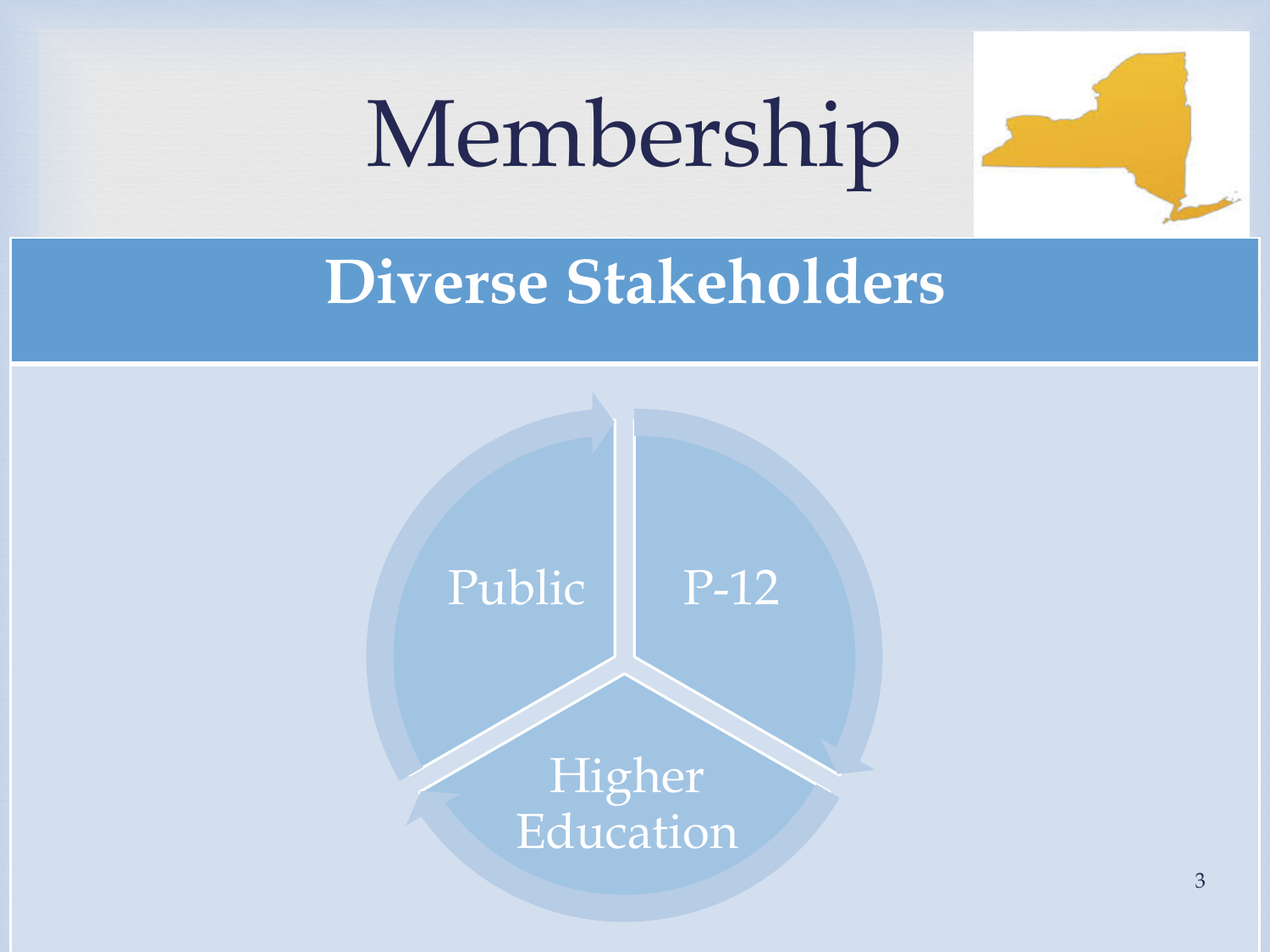# Overview of Responsibility

 $C<sub>3</sub>$ 

Professional Standards & Practices Board:

- a Advisory Role
- os Unique P-20 Perspective
- os Part 83 Cases
- of Remains ready to help advance NYS education for the good of students and teachers



Professional Standards and Practices Board for Teaching<br>
MISSION: To advance and support quality teaching and student learning in New York State through<br>
initiating, influencing, and evaluating policy and best practice in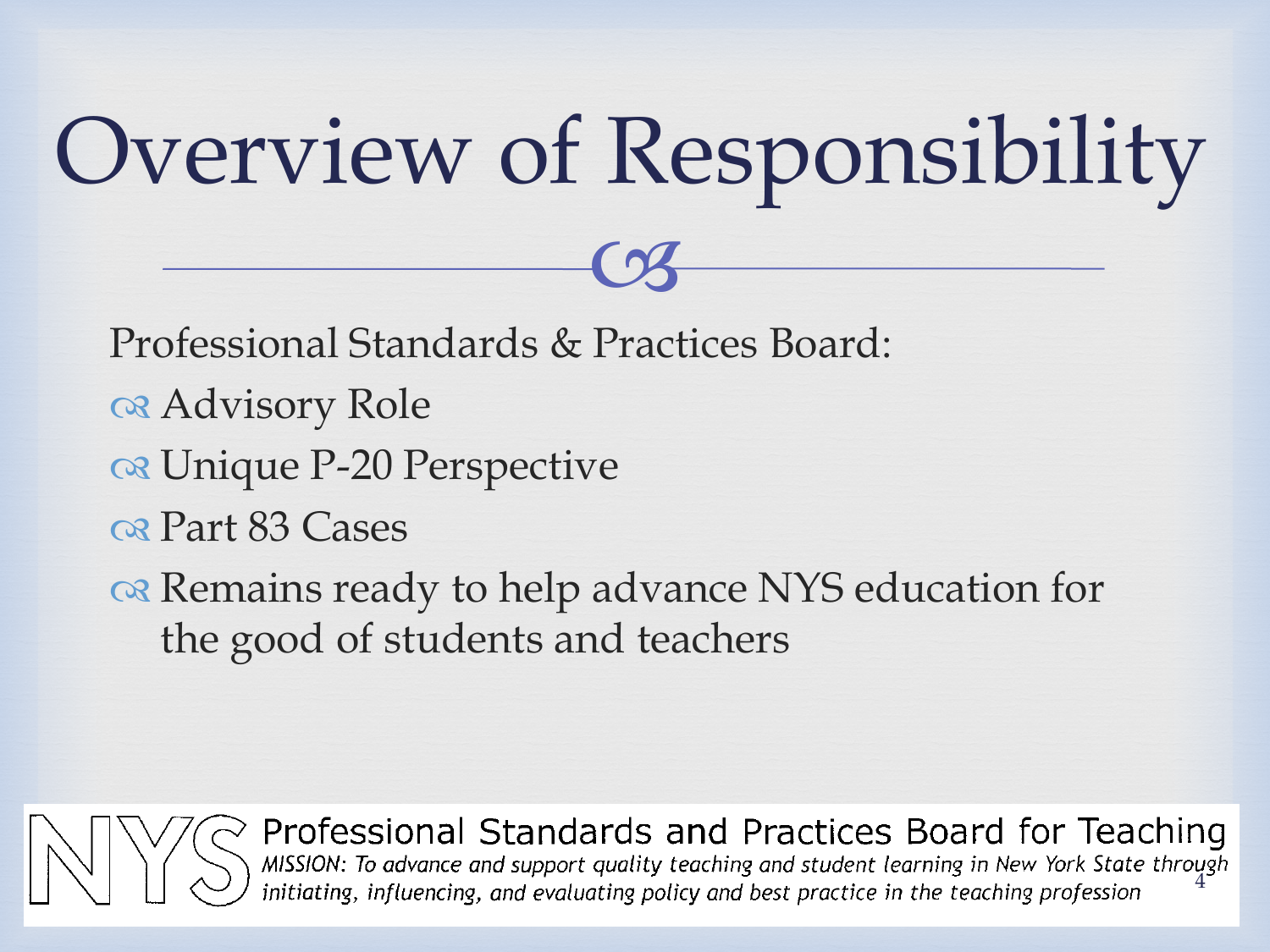## New Initiative

 $C<sub>3</sub>$ 

 PSPB Membership participation on Task Forces os ESSA Think Tank

Clinical Practice Task Force

os Principal Preparation Project Task Force

2016-2017 Present

5

os DASA Task Force

os Professional Learning Team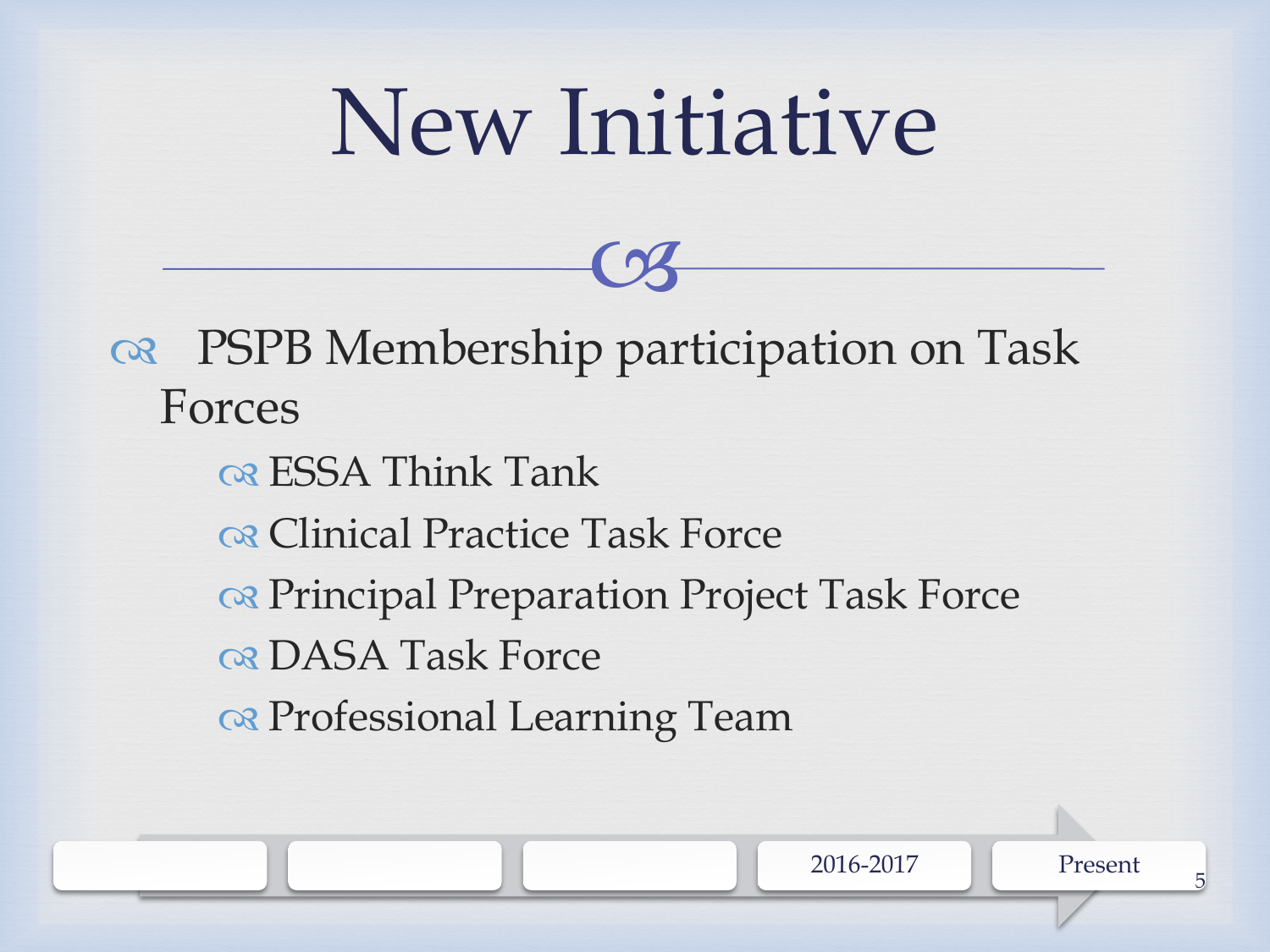# On-Going Initiatives

 $C<sub>3</sub>$ 

- P20 Collaboration
- os Teacher Leadership
- ork State Certification Exams
- o<sub>8</sub> Teacher Evaluation
- Accreditation of Educator Preparation
- Continuing Teacher and Leader Education/ Professional Learning Standards

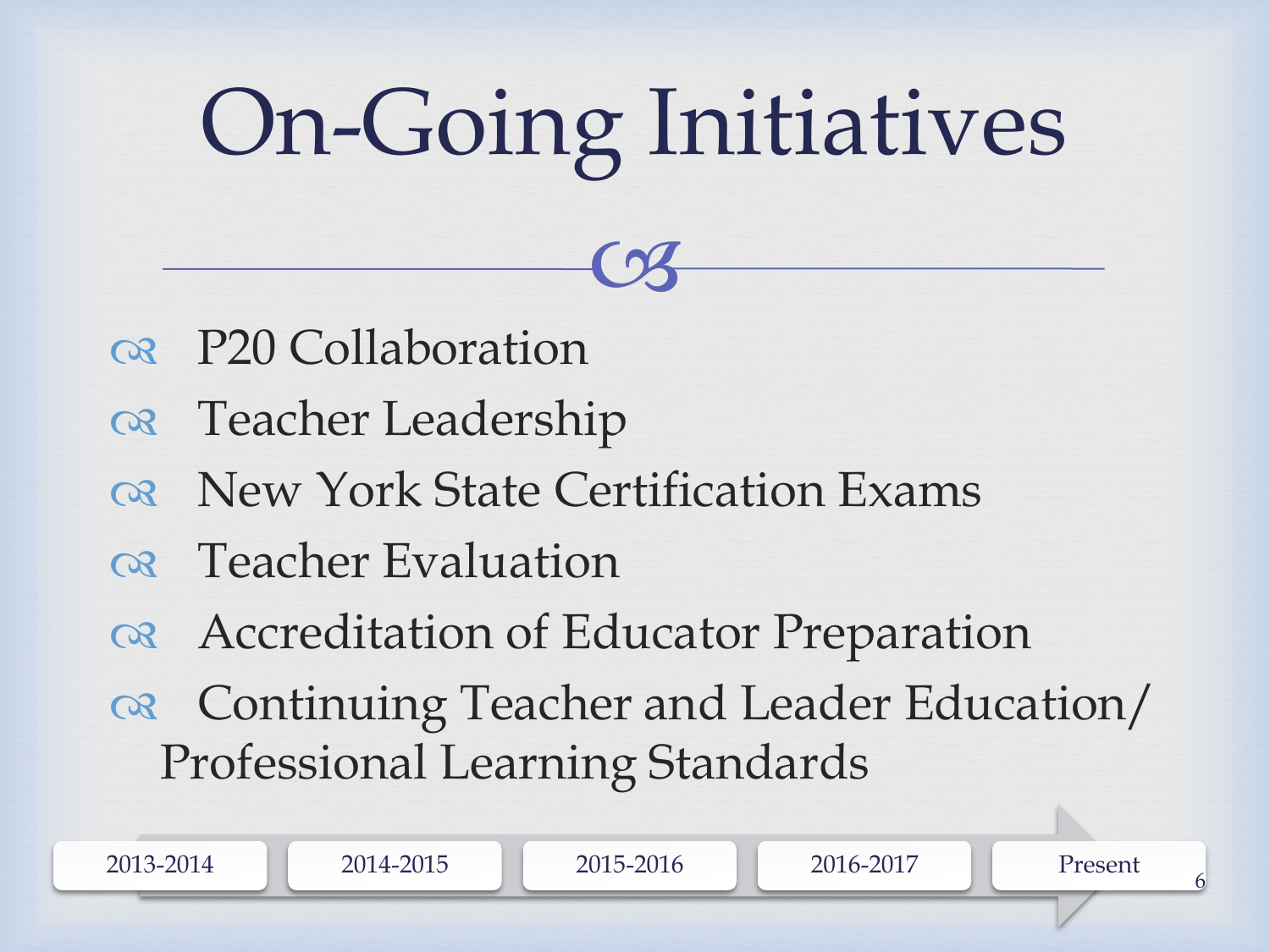# On-Going Initiatives

 $C<sub>3</sub>$ 

#### **Teacher Leadership**

- Development of Teacher Leadership Recommendations:
	- New York State Teacher Leader Frameworks
	- or Developing a framework to implement Teacher Leader Programs in school buildings
	- on Teacher Leader Vignettes for school level conversations on teacher leadership
	- os Research and Resources
	- os Graphic Organizer

2013-2014 2014-2015 2015-2016 2016-2017 Present

7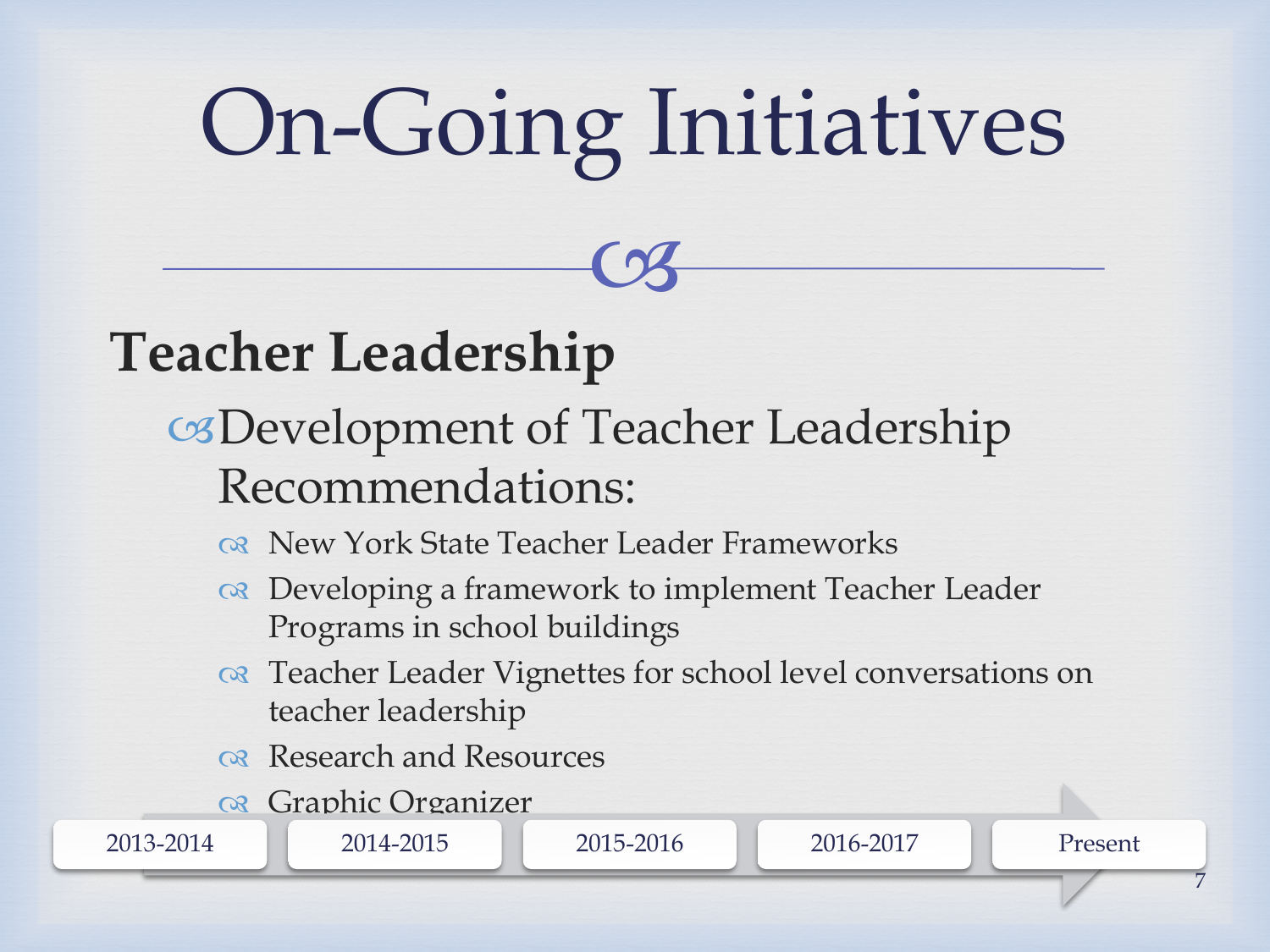# On-Going Initiatives

 $C<sub>3</sub>$ 

On-going discussion and analyses regarding teacher evaluation Accreditation CTLE: Professional Learning Standards

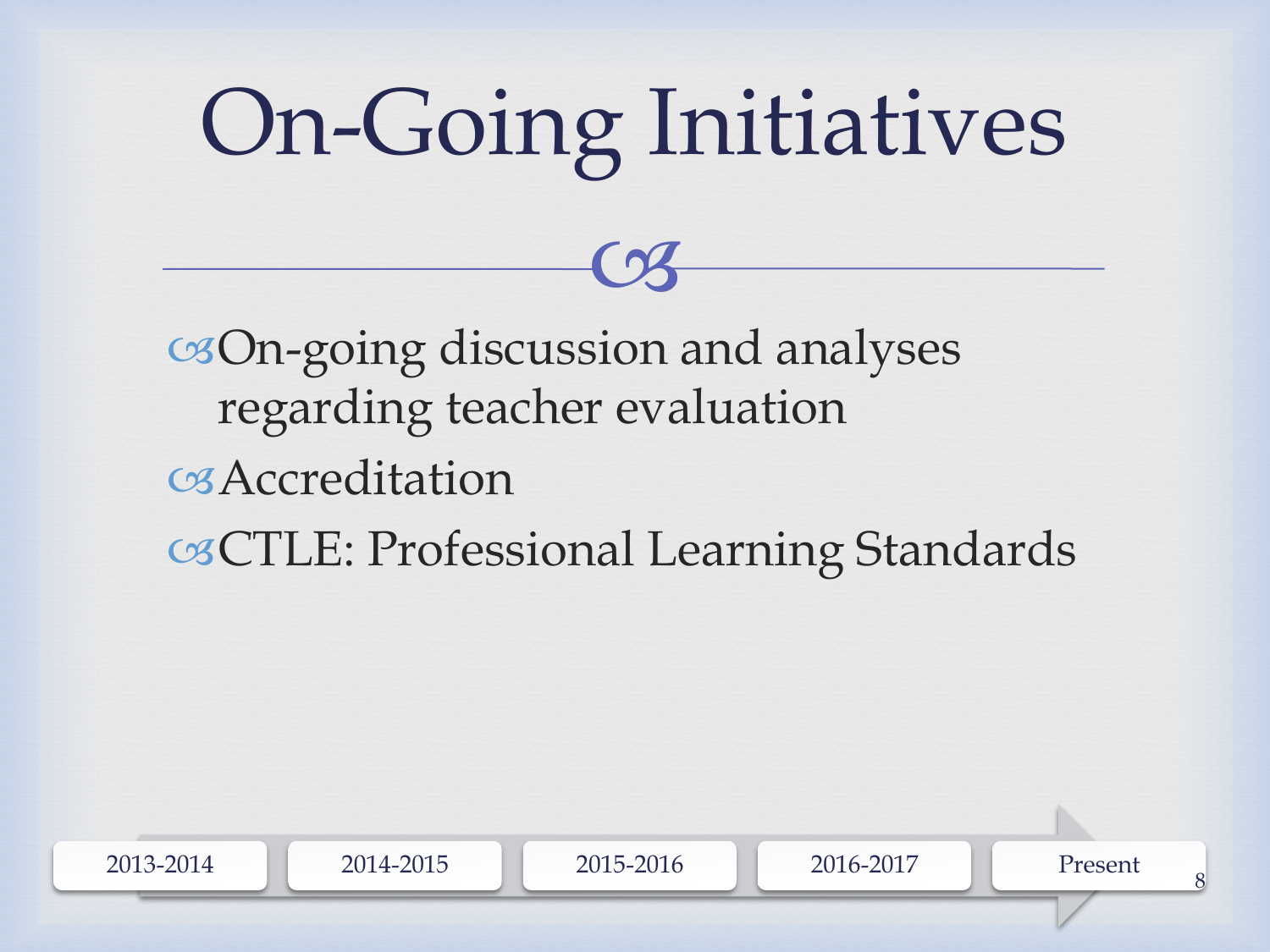### Part 83 Cases

 $C<sub>3</sub>$ 

### **Matters of Good Moral Character**

 Office of School Personnel Review and Accountability (OSPRA)

Test Security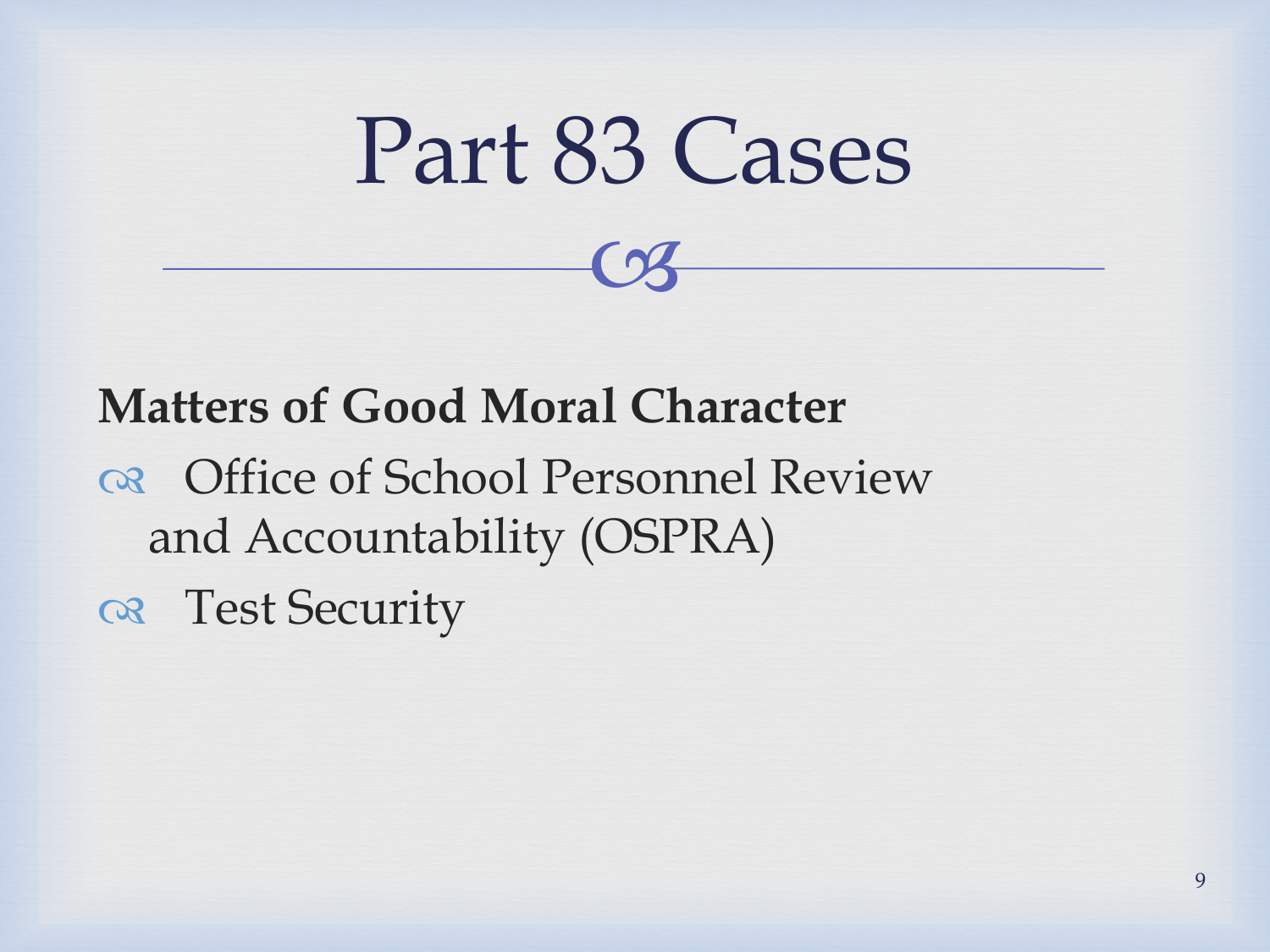# Advisory Role …

 $C<sub>3</sub>$ 

- Every Student Success Act (ESSA)
- or Teacher supply and demand
- os Reciprocity
- os Principal preparation
- os Learning standards
- Annual Professional Performance Review (APPR)
- or Continuing Teacher and Leader Education (CTLE) guidelines
- or Teacher certification routes and processes
- Graduate admissions requirements
- or School counselor proposed regulations and guidance document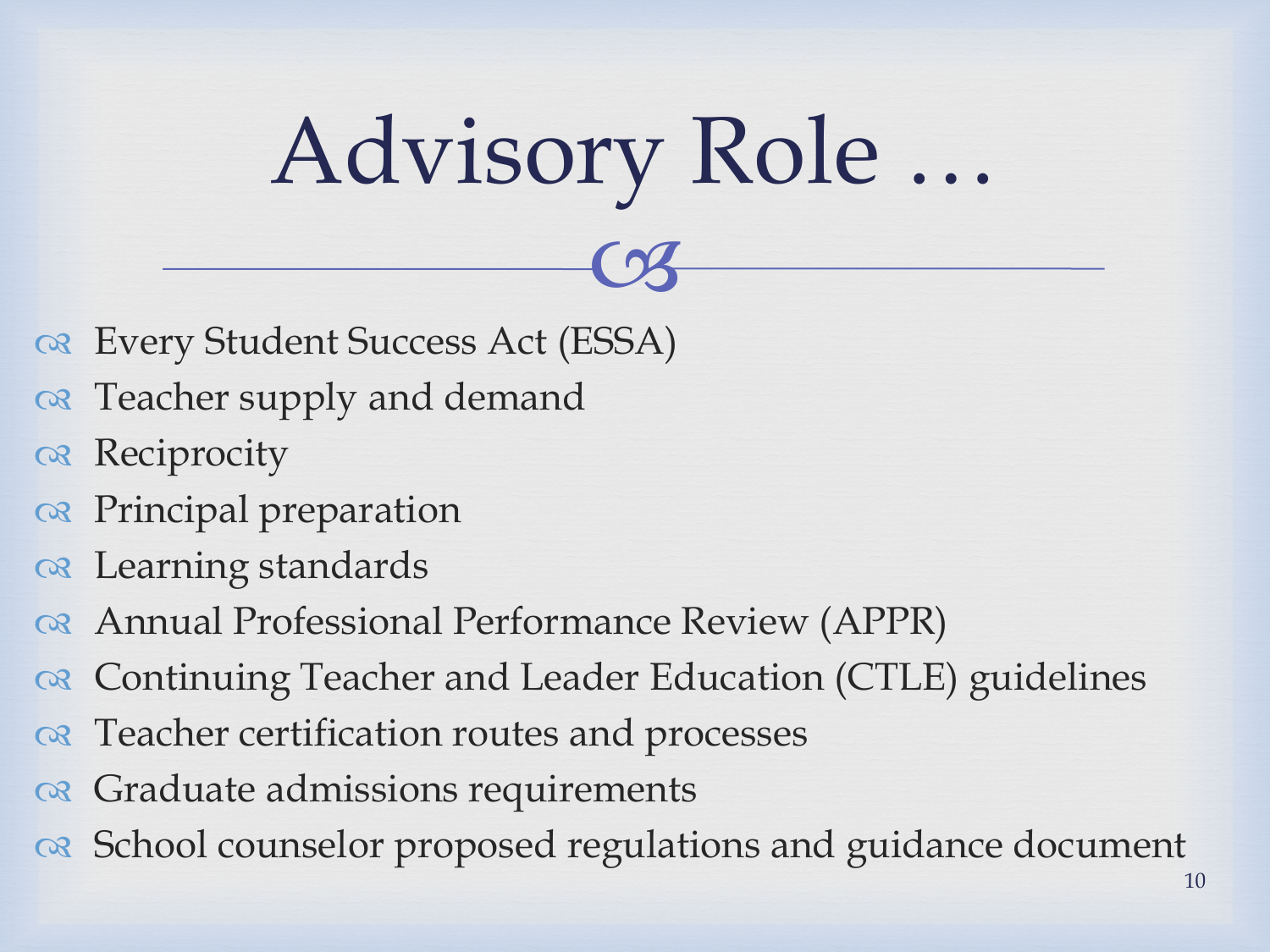

11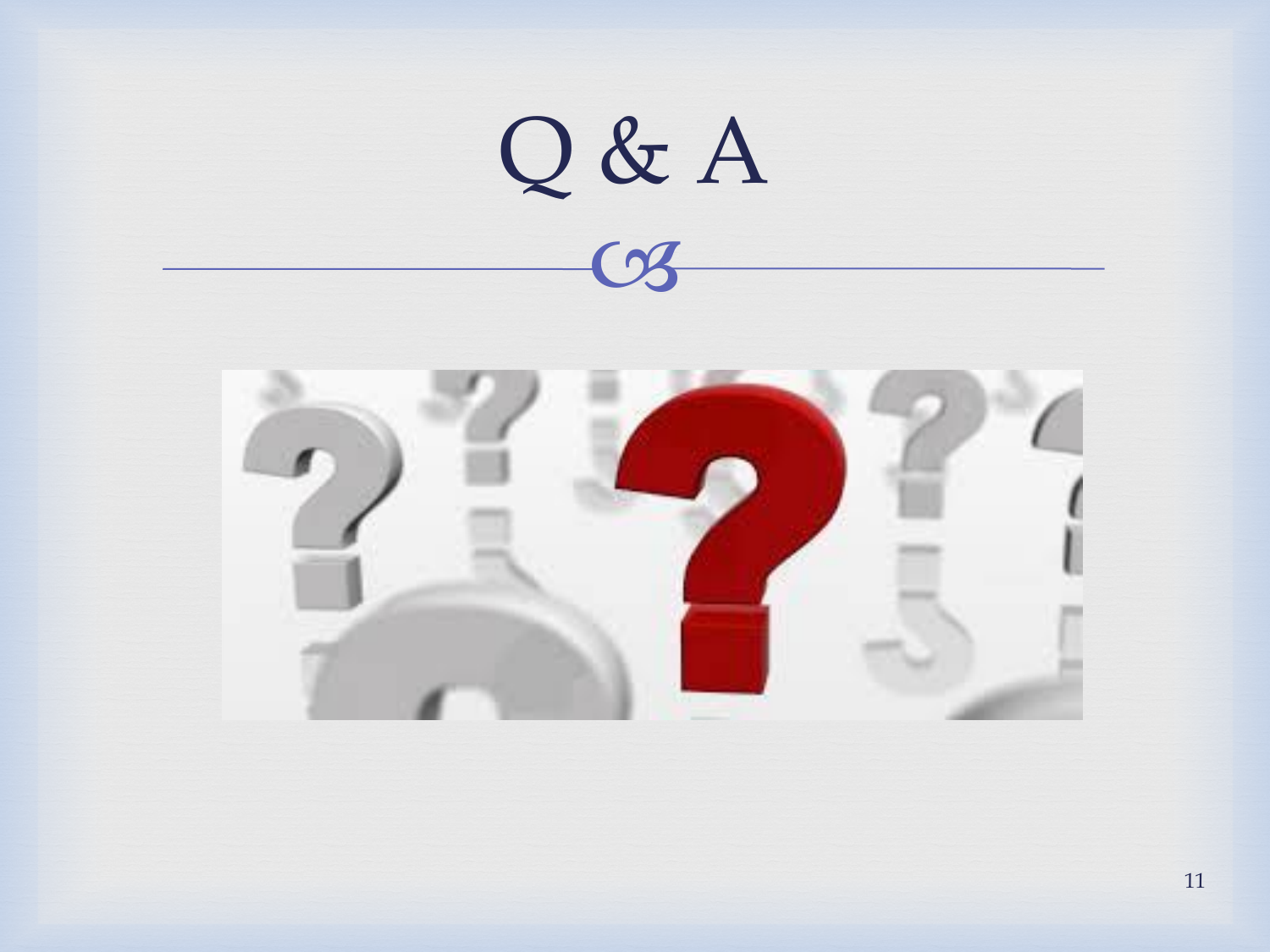## $C<sub>3</sub>$ Appendix A: Membership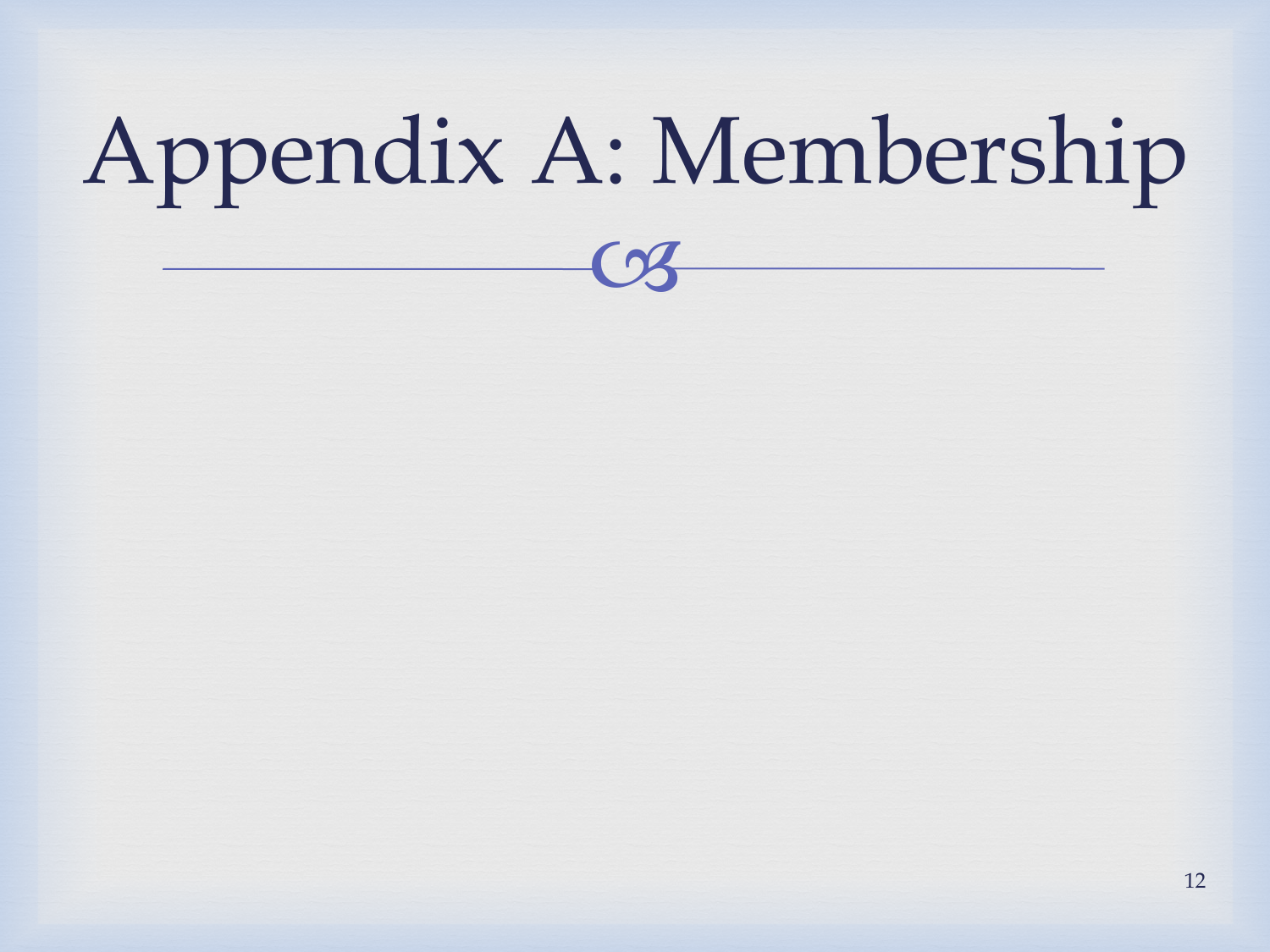## Membership



**Educators who are teachers in elementary, middle or secondary schools, and administrators**

| Debra Calvino (Co-Chair) | Director of Curriculum, Instruction & Testing, Valley Central School District |    |
|--------------------------|-------------------------------------------------------------------------------|----|
| David Babikian           | Social Studies Teacher, North Syracuse Central School District                |    |
| <b>Grace Barrett</b>     | Art Teacher, Commack School District                                          |    |
| <b>Heather Buskirk</b>   | Instructional Coach, Hamilton-Fulton-Montgomery Counties BOCES                |    |
| Andrea Fortin-Nossavage  | Social Studies Teacher, Niagara Falls CSD                                     |    |
| Charles Khoury           | District Superintendent, Ulster BOCES                                         |    |
| Colleen McDonald         | English Teacher, Cambridge Central School District                            |    |
| Theresa Reynolds         | Assistant Superintendent, Orange-Ulster BOCES                                 |    |
| Annette Romano           | Elementary Education Teacher, Niskayuna Central School                        |    |
| Therese Torchon          | Science Teacher, Westbury Union Free School District                          |    |
| James Vasquez            | Social Studies Teacher, Newcomers High School, NYCDOE                         |    |
| Elizabeth Waite          | Mathematics Teacher, Union-Endicott Central School                            | 18 |
| Amanda Zullo             | Chemistry Teacher, Saranac Lake School District                               |    |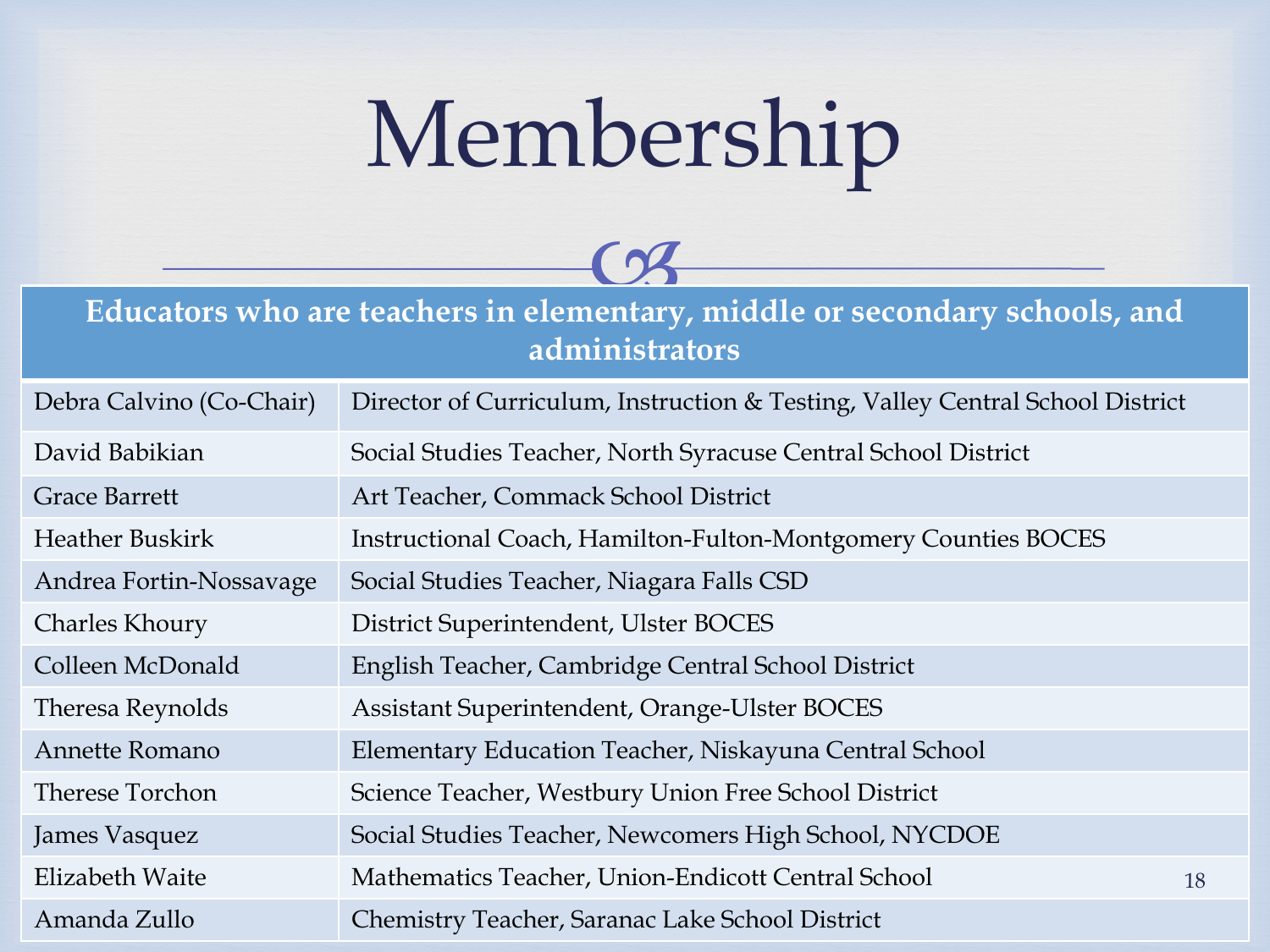## $C<sub>3</sub>$ Membership

#### **Educators who are from two or four year institutions that prepare teachers**

| Kathleen DaBoll-Lavoie | Dean and Professor, School of Education, Nazareth College                        |    |
|------------------------|----------------------------------------------------------------------------------|----|
| Jane Ashdown           | Dean & Professor, Ruth S. Ammon School of Education, Adelphi<br>University       |    |
| April Bedford          | Dean, School of Education, CUNY, Brooklyn College                                |    |
| Stephen Danna          | Higher Education Dean, SUNY Plattsburgh at Queensbury                            |    |
| Virginia Goatley       | Professor, Department of Literacy Teaching and Learning,<br>University of Albany |    |
| Margaret Madden        | Vice President for Academic Affairs, Siena College                               |    |
| Dwight Manning         | Associate Director, Office of Teacher Education, Teachers College                |    |
| Michael Rosenberg      | Dean, School of Education, SUNY New Paltz                                        | 14 |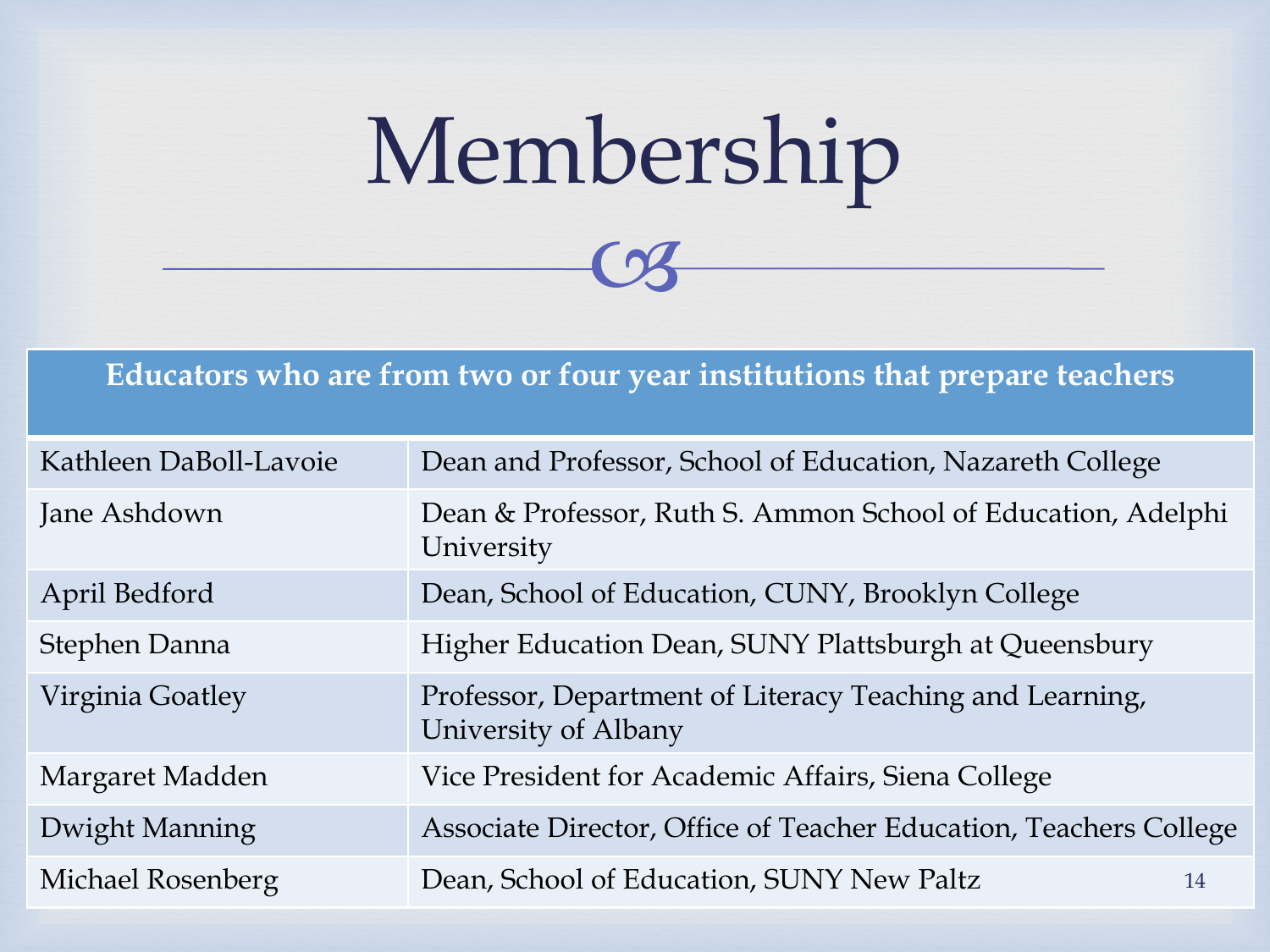## $C<sub>3</sub>$ Membership



| Julius Adams              | <b>Executive Director, Educational Opportunity Center, University</b><br>at Buffalo             |
|---------------------------|-------------------------------------------------------------------------------------------------|
| <b>Riley Arnold</b>       | Student, Teacher Education Program, College of Saint Rose                                       |
| Jack Boak                 | District Superintendent, Jefferson-Lewis-Hamilton-Herkimer-<br>Oneida BOCES (Retired)           |
| Maria DeWald              | <b>NYS Family Engagement Coalition</b>                                                          |
| <b>Yvette Malaye Diaz</b> | Manager, NYS and Civil Service Education Association,<br>Partnership for Education and Training |
| Pilar Sokol               | NYS School Boards Association, Deputy General Counsel                                           |
| Ellen Sullivan            | Assistant, Research and Education Services, NYSUT                                               |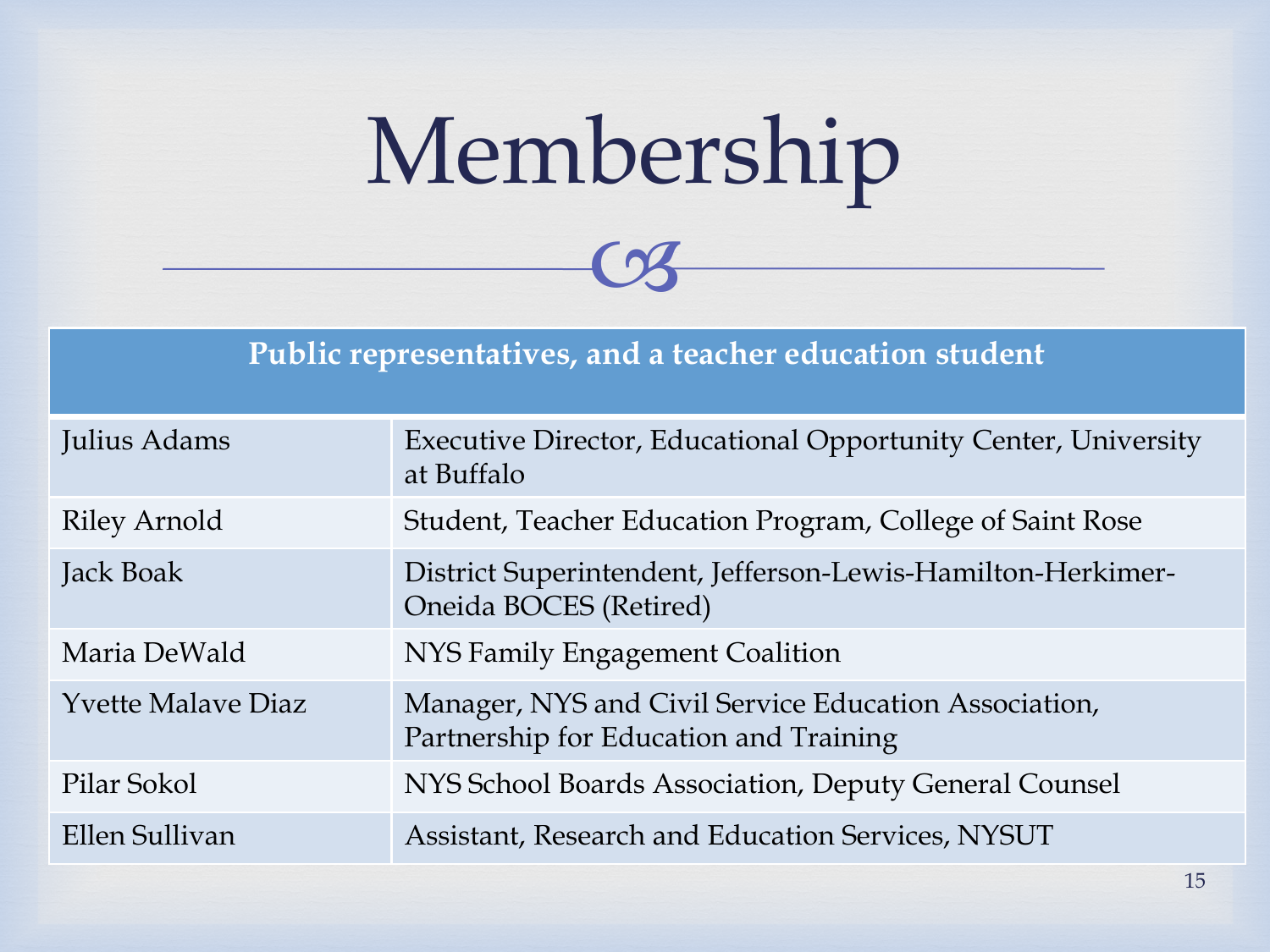# Appendix B: Standing Committees

 $\Omega$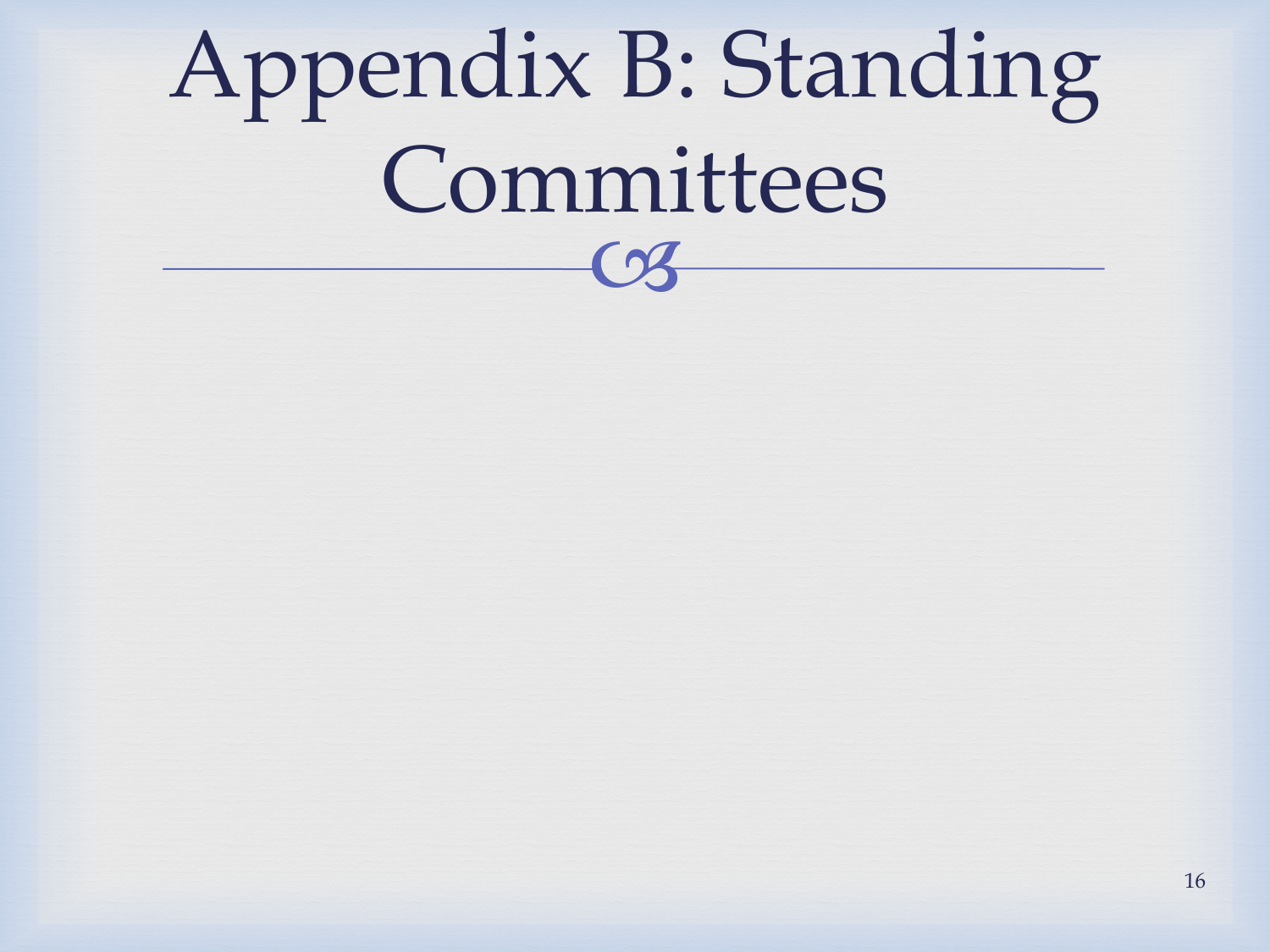# Standing Committees

 $C<sub>3</sub>$ 

#### Professional Practices

Recommendations to the Commissioner regarding

- ca the disposition of teacher certificates for individuals with incomplete professional development issues;
- recommendations regarding models for professional development, mentoring, and career ladders; performance review;
- $\infty$  and other emerging needs impacting educational policy and practices;
- a regularly addresses matters relative to good moral character in teachers in all professional matters including test security.

#### Higher Education

Include, but are not limited to:

- issues of recommendations for teacher, leader, and pupil personnel services preparatory program standards;
- as accrediting bodies and procedures;
- program registration;
- $\infty$  certification requirements and relevant regulations.